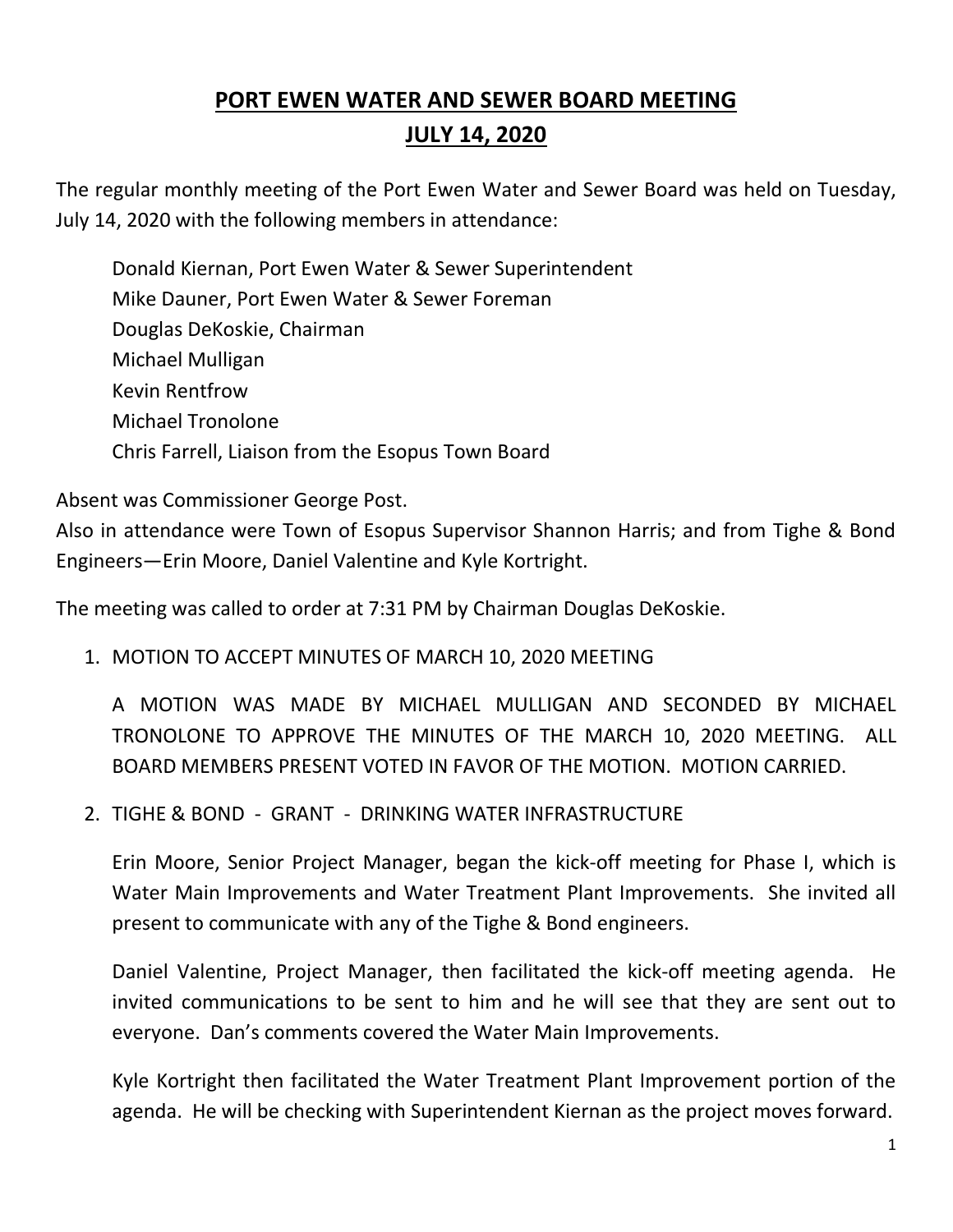Several questions asked by the Board:

| <b>Michaael Tronolone:</b><br>Kyle Kortright:               | How many feet of water main needed?<br>Ten thousand feet.                                                                                                                                                 |
|-------------------------------------------------------------|-----------------------------------------------------------------------------------------------------------------------------------------------------------------------------------------------------------|
| Michael Mulligan:<br>Daniel Valentine:                      | What is the timeline-how long will the work take?<br>Water treatment plant-eight months, with seven<br>months of active work.<br>Water main work-seven months, with five or six<br>months of active work. |
| <b>Supervisor Harris:</b><br>Kyle Kortright:<br>Erin Moore: | Will a camera be used - what kind?<br>A diving service will be used.<br>For exact images, robot will be used.                                                                                             |
| Michael Mulligan:                                           | Is the cash on hand?                                                                                                                                                                                      |
| <b>Daniel Valentine:</b>                                    | Within the last three weeks, Tighe & Bond has been<br>assured by the State that the agreement for<br>reimbursement funding is working its way through as<br>soon as possible.                             |
| Erin Moore:                                                 | Federal is okay; State is more challenging.<br>An<br>amendment to the engineering contract is needed from<br>Dennis Larios.                                                                               |
| Superintendent Kiernan:                                     | Will call Dennis Larios tomorrow, July 15 <sup>th</sup> .                                                                                                                                                 |

The discussion of this agenda item concluded at 8:25 PM. (On July 28, 2020 Daniel Valentine sent an e-mail to all those attending this kick-off meeting with a summary of this evening's meeting. Please see his report for further information.)

### 3. TANK REPLACEMENT - ACCESS ROAD

Superintendent Kiernan reported to the Board that the delay now is a result of the two land owners requests. Lake Shore Villas is asking for sewer service from the Town; they would pay all legal fees. This could mean a separate pump station. Superintendent Kiernan met with Dennis Larios concerning this. The recommendation by Superintendent Kiernan would be to not own a pump station. However, that decision would rest with the Town Board. Commissioner Douglas DeKoskie stated that an evaluation would be necessary. Superintendent Kiernan's estimation is 12,000 to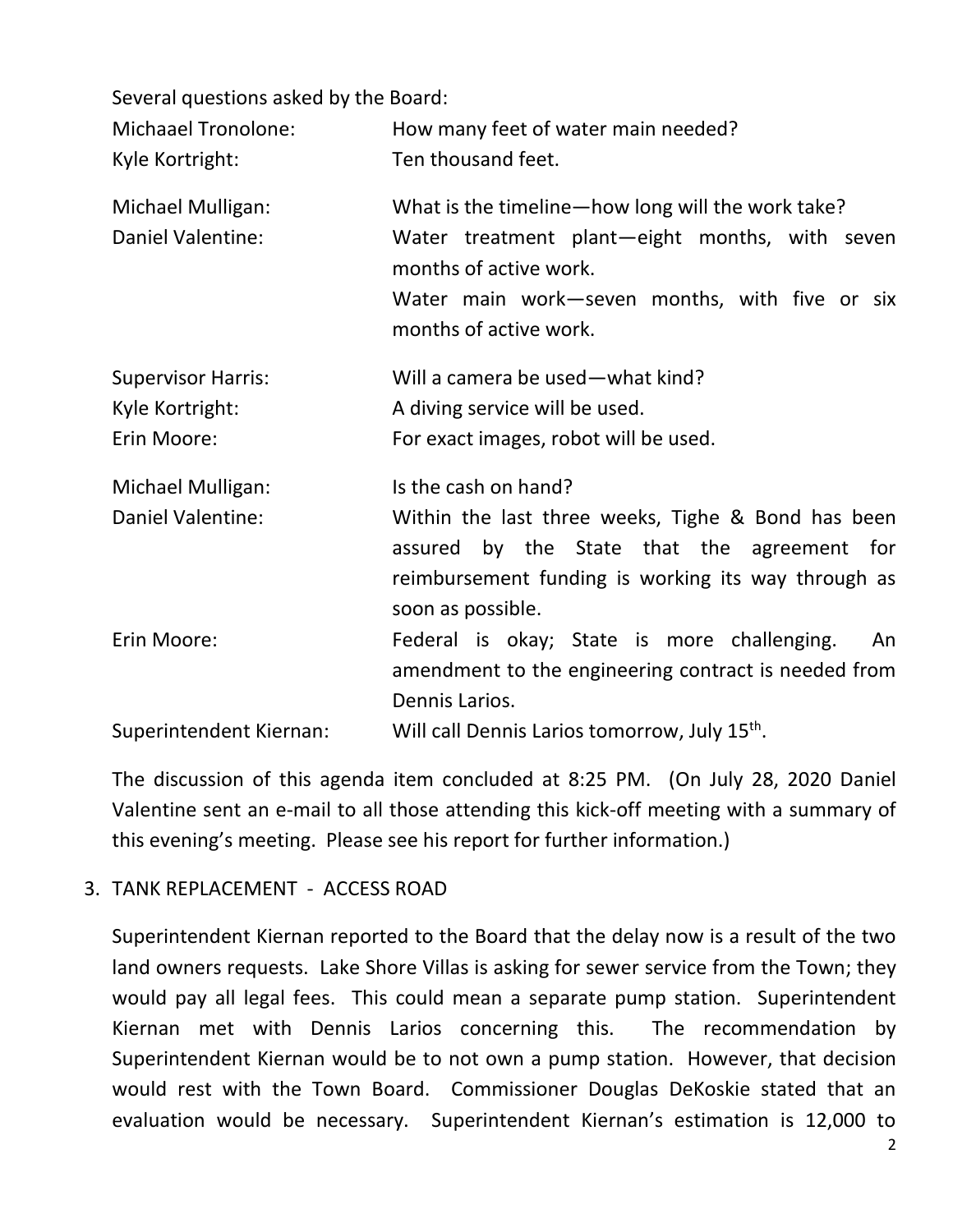20,000 gallons per day. Approval from the City of Kingston would not be needed. The Department of Transportation would also be involved. Ken Silver Associates may require eminent domain proceedings. Commissioner Michael Tronolone asked when the tank could be replaced now. Superintendent Kiernan replied maybe April, 2021.

4. PUMP PURCHASES - CANAL ST. \$ 23,355 - INSTALLED

Superintendent Kiernan advised the Board that the pump for Canal Street was approved and installed.

5. RONDOUT HARBOR - \$ 7,715.00 - ORDERED

The Superintendent reported to the Board that the Rondout Harbor pump is broken, and the above quote is the lowest received.

6. FOREMAN REPORTS

Foreman Dauner's reports are included.

7. RAW WATER WELL PUMP - QUOTES - PUMP/INSTALLATION

Superintendent Kiernan will give these quotes to Daniel Valentine of Tighe & Bond.

8. WATER METERS - DUTCHER - RIVERVIEW

Foreman Mike Dauner has been working with Dutcher Trailer Park on water meters.

9. LAKE SHORE VILLAS - SEWER DISTRICT

Please see Agenda Item number 3.

10.PETER KOELLI - PART TIME-VACATIONS

Superintendent Kiernan notified the Board that Peter is working about twelve hours per week; this is working out well.

#### 11.COVID 19

The Superintendent reported that the schedule is two men working, two men off. There is not much mingling of employees.